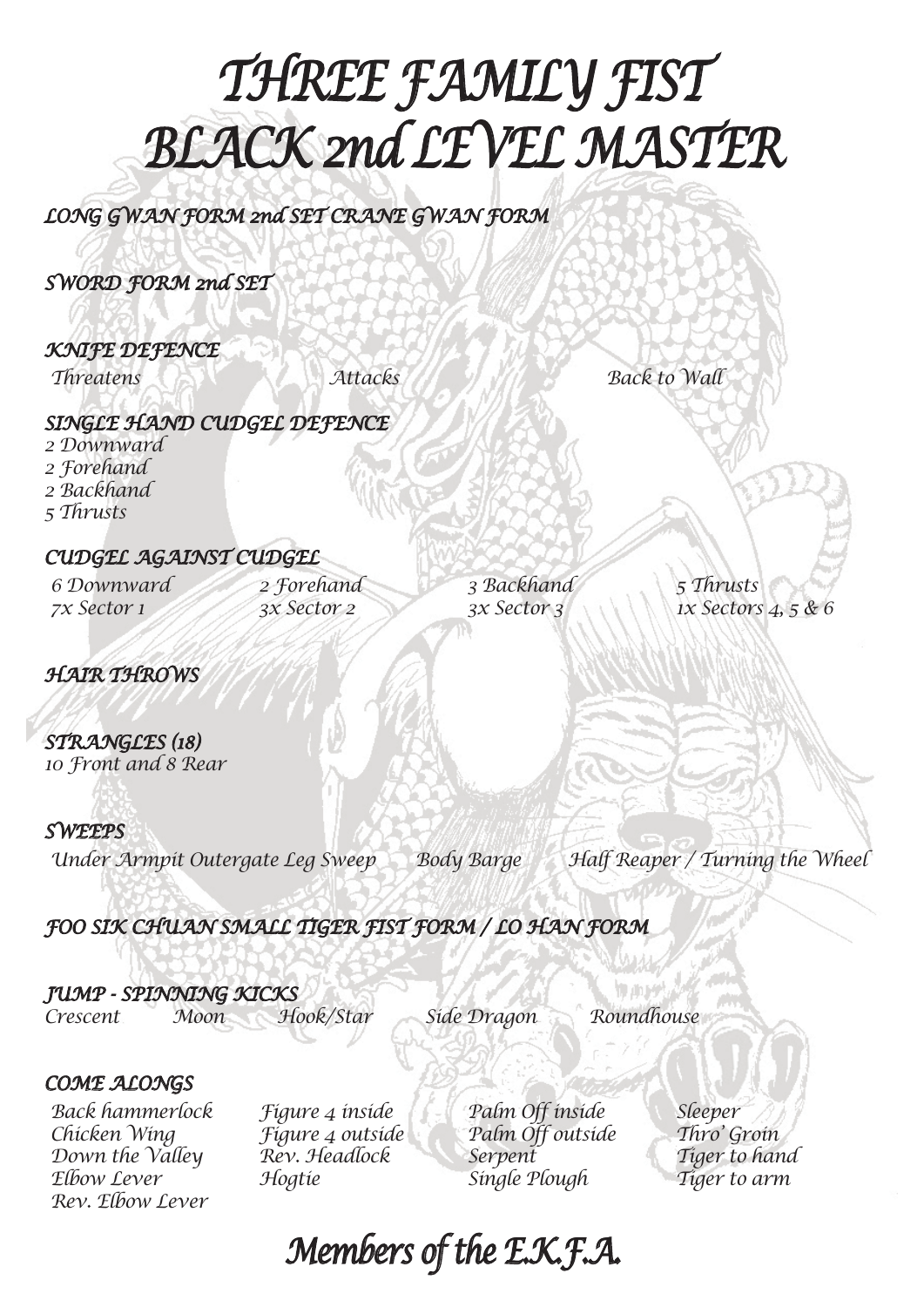## *THREE FAMILY FIST BLACK 3rd LEVEL MASTER*

*YAO-FEI (FIST FORM)*

*CHAN CHEN (FIST FORM)*

*LONG GWAN FORM*

*YAO-FEI SWORD FORM*

*HAMMER & ANVIL STRIKES (13)*

*KNIFE AGAINST KNIFE*

#### *DRUNKEN ARMS*

*Broken Bough (13) Combo 1 Combo 2 4 in Dragon 4 Innergate & Outergate Drunken Straight In Arm Break (Double)*

*Whipping Branch (10) Buddha's Palm (16)*

*Members of the E.K.F.A.*